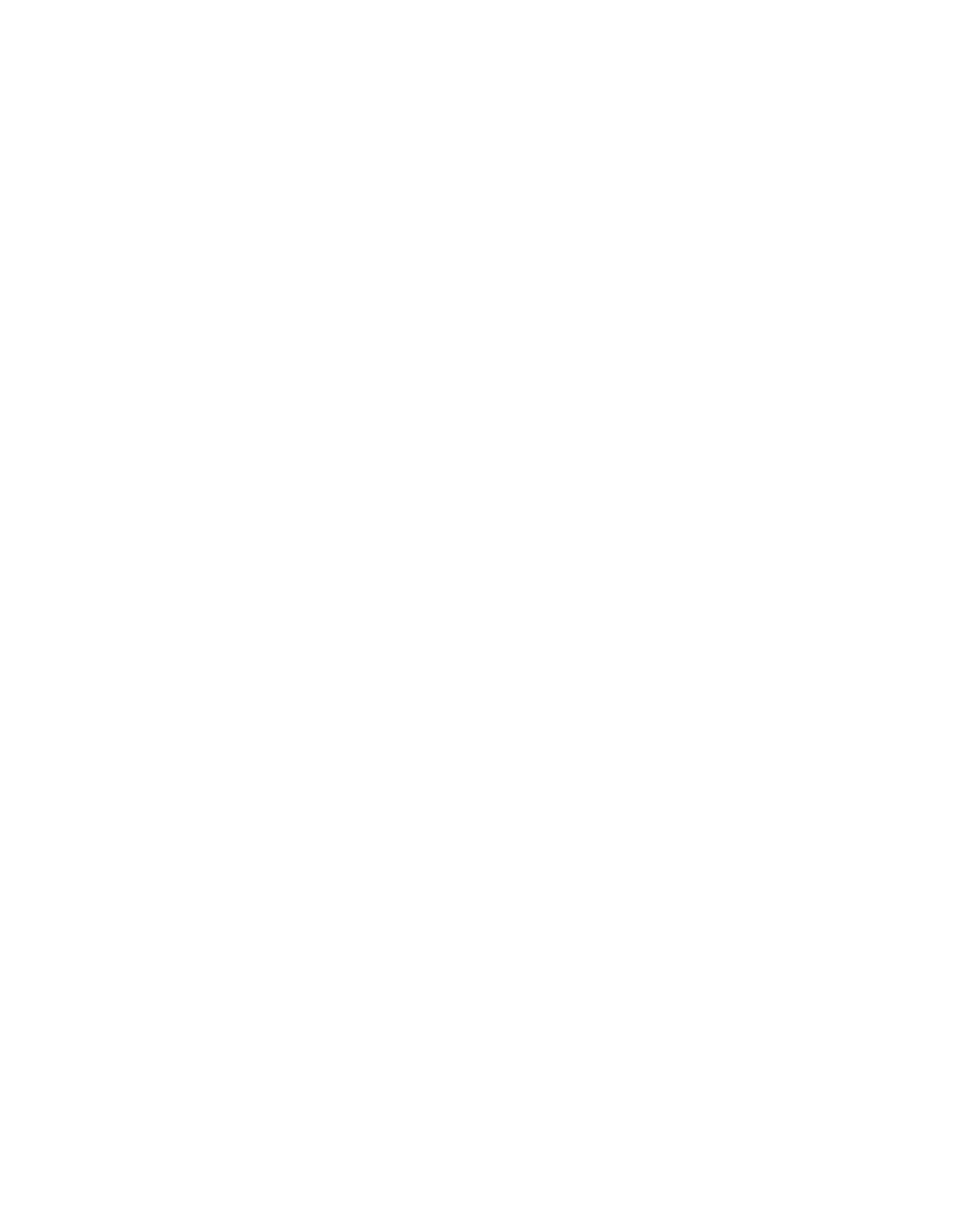## **SECTION 16250 AUTOMATIC TRANSFER SWITCH**

### <span id="page-2-0"></span>**PART 1 - GENERAL**

### <span id="page-2-1"></span>**1.01 SCOPE**

- A. This section specifies the requirements for the design, fabrication, assembly, wiring, testing, delivery, and installation of low voltage (600 volt) automatic transfer switches (ATS). Each ATS unit shall consist of a mechanically held power transfer switch and a microprocessor controller, interconnected to provide complete automatic operation.
- B. Contractor shall furnish and install ATS units with the number of poles, amperage, voltage, and withstand current ratings as specified herein and shown on the Drawings.

### <span id="page-2-2"></span>**1.02 RELATED SECTIONS**

- A. The Contract Documents are a single integrated document, and as such all Specification Sections apply. It is the responsibility of the Contractor and its subcontractors to review all sections and ensure a complete and coordinated project.
- B. Related Specification Sections include, but are not limited to, the following:
	- 1. Sections of the Specifications specifying equipment and/or systems producing electrical power.
	- 2. Division 16 Electrical
	- 3. Division 17 Instrumentation and Controls

### <span id="page-2-3"></span>**1.03 STANDARDS AND CODES**

ATS units and accessories, including installation of same, shall meet or exceed the applicable requirements of the following standards and codes (latest edition):

- A. UL 1008 Standard for Automatic Transfer Switches
- B. NFPA 70 National Electrical Code, including use in emergency and standby systems in accordance with Articles 517, 700, 701, and 702
- C. NFPA 110 Standard for Emergency and Standby Power Systems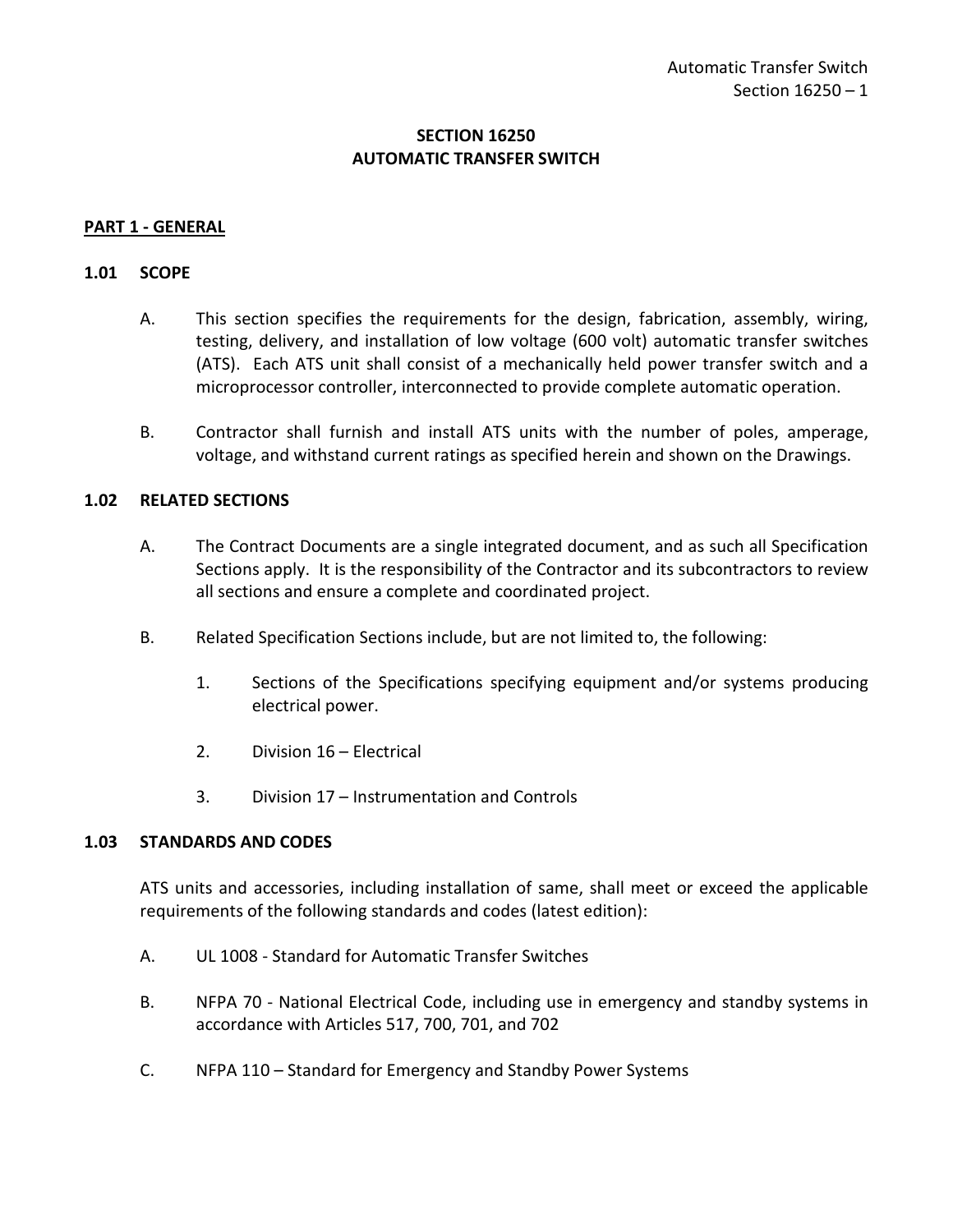# Automatic Transfer Switch Section 16250 – 2

- D. ANSI/IEEE Standard 446 Recommended Practice for Emergency and Standby Power Systems for Commercial and Industrial Applications
- E. NEMA ICS10 (formerly ICS2-447) AC Automatic Transfer Switch Equipment

## <span id="page-3-0"></span>**1.04 SUBMITTALS**

## A. Shop Drawings

Contractor shall prepare and submit complete and organized shop drawings and product data as specified herein and in accordance with the requirements of the District's General Conditions. Shop drawings and product data shall include, but not be limited to, the following:

- 1. Manufacturer's product literature, specifications, performance capabilities, features and accessories, materials of construction, illustrations, and data in sufficient detail to demonstrate compliance with Specification requirements. Manufacturer's literature and data shall be marked to clearly delineate all applicable information and crossing out all inapplicable information.
- 2. Plan, elevation, side, and front view arrangement drawings, including component identification, overall dimensions, weights, clearances, conduit entrance locations, and mounting or anchoring requirements.
- 3. Electrical wiring diagram showing ATS normal, emergency and load connections. Electrical wiring diagram showing all controller terminal block connections. In addition, provide a summary listing of all terminal block connections, including terminal block number, function, and a brief description of each connection.
- 4. Manufacturer's certificate of compliance or published data reflecting a UL 1008 listing for the ATS unit(s) to be supplied.

## B. Operation and Maintenance Manual

Contractor shall submit a detailed Operation and Maintenance Manual for the equipment specified herein and incorporated into the Work. The Operation and Maintenance Manual shall be provided in accordance with the requirements of the District's General Conditions, and Section 01430.

Operation and maintenance manuals shall include, but not be limited to, the following: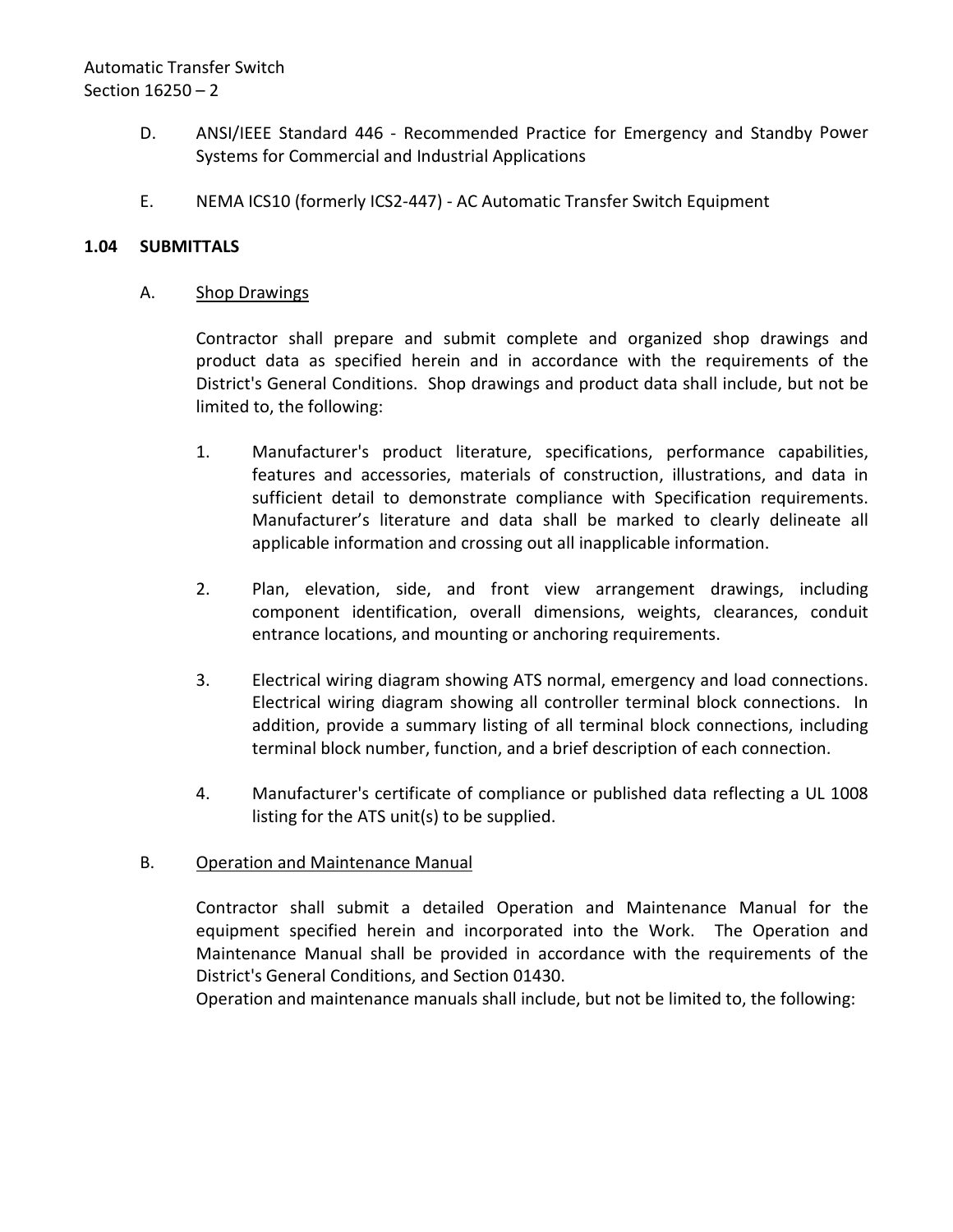- 1. Equipment Performance Data and Drawings
	- a. Manufacturer's product literature, specifications, performance capabilities, features and accessories, materials of construction, and illustrations.
	- b. As-built general arrangement drawings.
	- c. As-built schematic diagrams and electrical wiring diagrams showing ATS normal, emergency and load connections, and controller input/output connections.
- 2. Equipment Installation Requirements
	- a. Complete, detailed installation instructions for all equipment and components.
- 3. Equipment Operation Data
	- a. Complete and detailed sequence of operation and operating instructions, including operator interface menus, programming, and setup parameters.
	- b. Printed list of all final setup parameters for each ATS unit, including factory settings and any field modifications to factory settings.
- 4. Equipment Service and Maintenance Data
	- a. Maintenance data shall include all information and instructions required by District's personnel to keep equipment properly cleaned and adjusted so that it functions correctly throughout its full design life.
	- b. Unloading, handling, and long term storage requirements.
	- c. Explanation with illustrations as necessary for each maintenance task.
	- d. Recommended schedule of maintenance tasks.
	- e. Troubleshooting instructions.
	- f. List of maintenance tools and equipment.
	- g. Recommended spare parts list.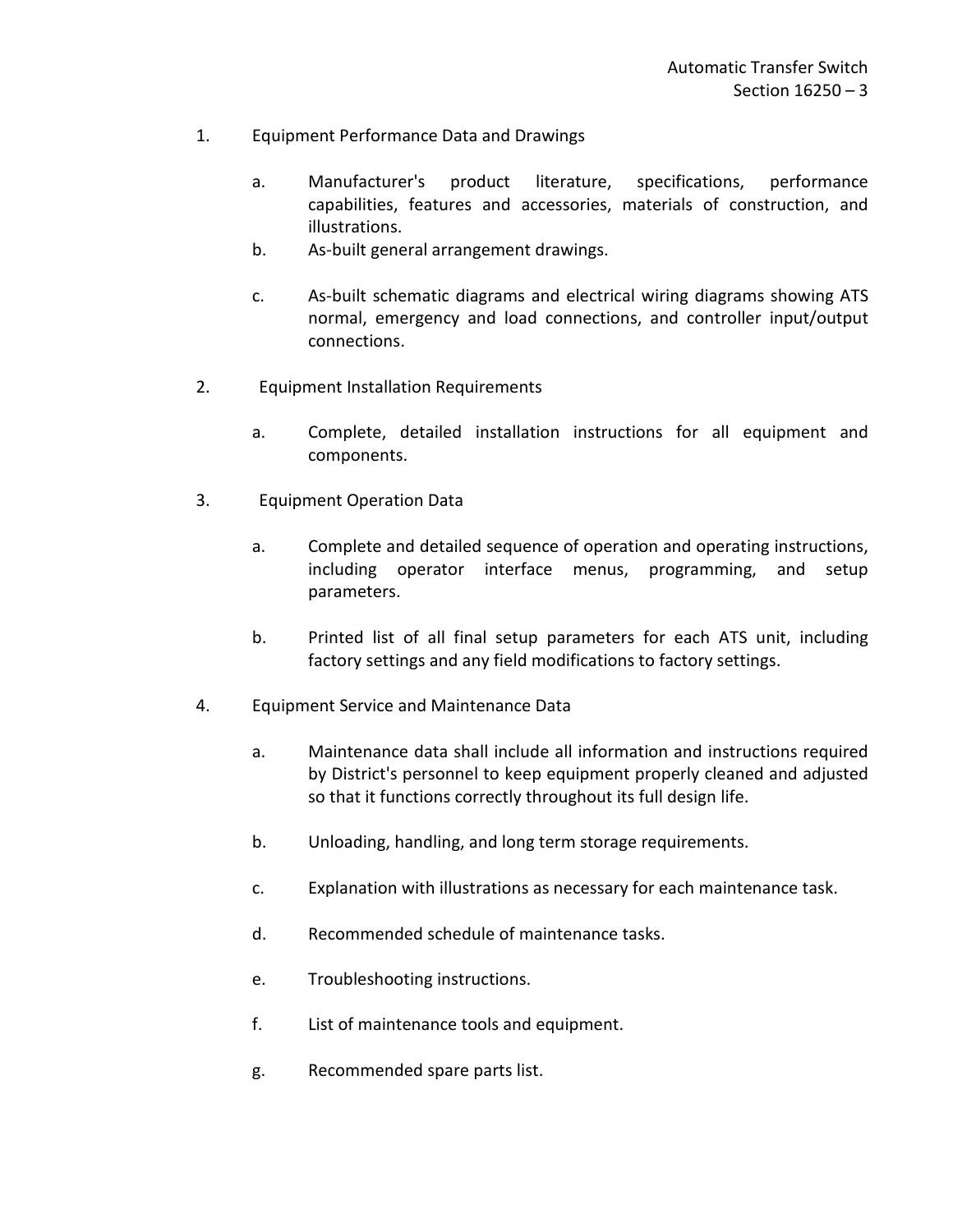- h. Name, address and phone number of manufacturer and manufacturer's local service representative.
- 5. Manufacturer's Warranty
- 6. Provide a signed written certification report with the Final Operation and Maintenance Manuals, certifying that each ATS unit has been properly installed, calibrated and adjusted, and is suitable for satisfactory continuous operation under varying operating conditions, and meets all requirements specified in the Contract Documents.

## <span id="page-5-0"></span>**1.05 QUALITY ASSURANCE**

Each ATS unit shall be designed, fabricated, tested, furnished, and warrantied by a manufacturer that has been regularly engaged in the production of UL Standard 1008 listed ATSs for a minimum of 10 years, and the ATS unit to be supplied has been available on the open market for a minimum of 5 years. All ATS units shall be the product of the same manufacturer. ATS units shall be as manufactured by ASCO, Russelectric, Zenith, or equal.

The listing of specific manufacturers herein does not imply acceptance of their products that do not meet the specified ratings, features and functions. Manufacturers listed herein are not relieved from meeting these specifications in their entirety; and, if necessary, they shall provide non-standard, custom equipment and/or products. Contractor shall be responsible for confirming that the proposed equipment and/or products will meet these specifications.

## <span id="page-5-1"></span>**1.06 MANUFACTURER'S WARRANTY**

Manufacturer shall guarantee all equipment against defects in material and workmanship for a period of two years from date of project acceptance. During the warranty period, manufacturer shall provide all labor and material required to repair or replace defective equipment at no cost to the District.

## <span id="page-5-2"></span>**PART 2 – PRODUCTS**

### <span id="page-5-3"></span>**2.01 GENERAL**

A. The ATS unit shall transfer load in delayed transition (break-before-make) mode. Transfer shall be accomplished with a user-defined interruption period in both directions, as specified herein. The load disconnect time delay shall be configured to be active for all transfers or to be bypassed in the event that the voltage of all three phases of the source the load is connected to drop below 70% of nominal.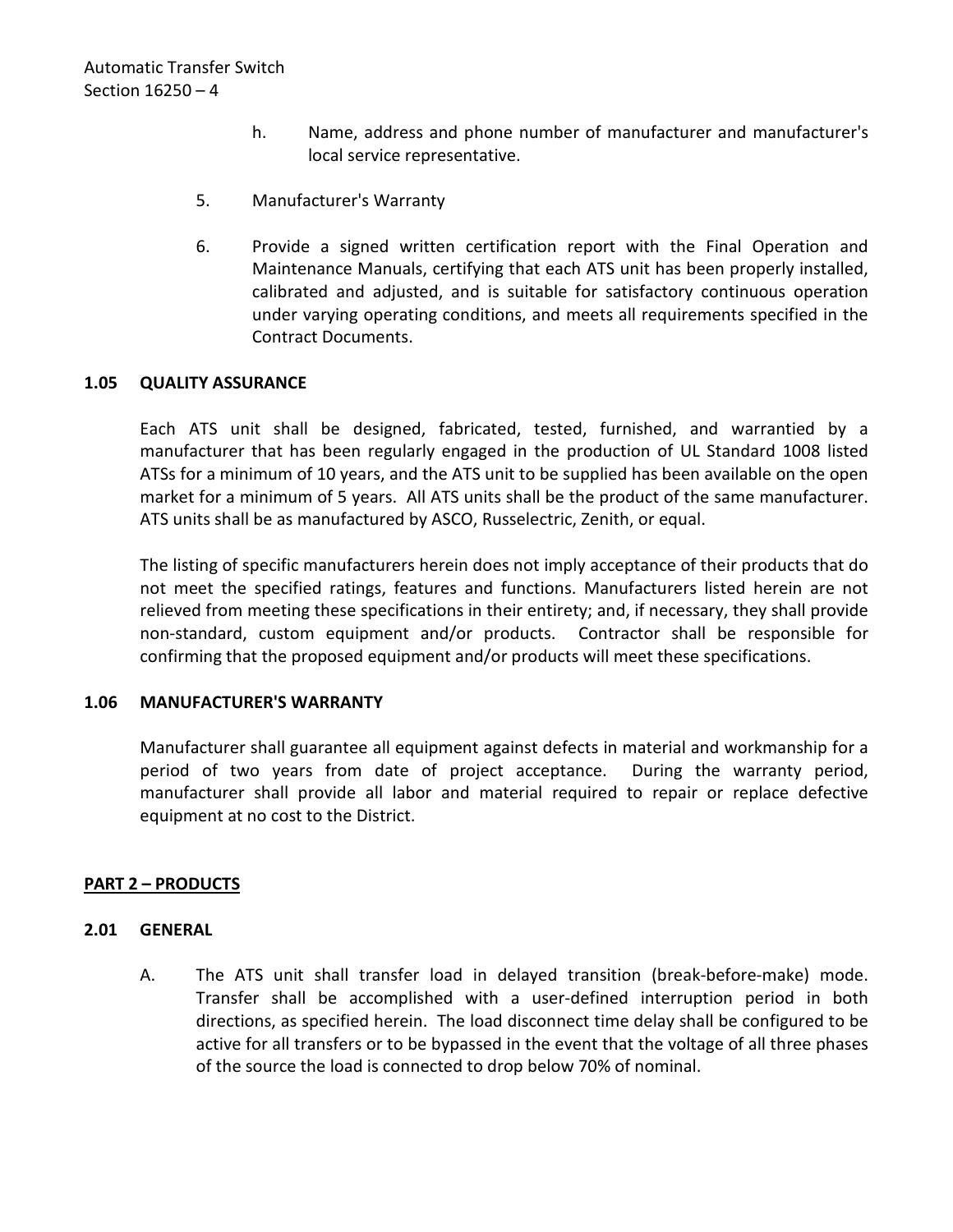- B. Minimum ATS size (amperage rating) shall be as shown on the Drawings. The ATS unit shall be rated for continuous duty based on all load classes (inductive motors, resistive loads, electric discharge lamps, and tungsten lamps).
- C. Each ATS unit shall be suitable for installation in an MCC section or in its own enclosure as shown on the Drawings.
- D. Unless specified otherwise, ATS units shall be 3-pole and suitable for application to 3 phase, 3-wire, 60 Hz, 480 V systems.
- E. ATS units shall be rated to close-on and withstand the available RMS symmetrical short circuit current at the ATS terminals with the type of overcurrent protection shown on the Drawings and selective coordination (short time/instantaneous ratings) determined by Contractor's Short Circuit/Coordination Study per Specification Section 16040.

As a minimum, ATS units shall be 3-cycle rated in accordance with UL Standard 1008. Minimum UL 3-cycle close-on and withstand ratings at 480 VAC with any molded case circuit breaker (MCCB) matching the ATS size, specific coordinated MCCBs, or current limiting fuses shall be as follows:

| <b>ATS Size</b><br>(Amps) |               | Any<br><b>MCCB</b> | <b>Specific</b><br><b>Coordinated</b><br><b>MCCB</b> | <b>Current</b><br><b>Limiting Fuses</b> |
|---------------------------|---------------|--------------------|------------------------------------------------------|-----------------------------------------|
|                           | $150 - 200$   | 30,000 A           | 42,000 A                                             | 200,000 A                               |
|                           | $260 - 400$   | 35,000 A           | 42,000 A                                             | 200,000 A                               |
|                           | 600           | 42,000 A           | 50,000 A                                             | 200,000 A                               |
|                           | $800 - 1200$  | 50,000 A           | 65,000 A                                             | 200,000 A                               |
|                           | $1600 - 2000$ | 85,000 A           | 85,000 A                                             | 200,000 A                               |
|                           | 2600 - 3000   | 100,000 A          | 100,000 A                                            | 200,000 A                               |
|                           |               |                    |                                                      |                                         |

## <span id="page-6-0"></span>**2.02 CONSTRUCTION**

- A. The ATS unit shall be electrically operated and mechanically held. The electrical operators shall be dual-solenoid or dual-motor mechanisms, momentarily energized. The normal and emergency contacts shall be positively interlocked mechanically and electrically to prevent simultaneous closing.
- B. The ATS unit contacts shall be positively locked and unaffected by momentary outages so that contact pressure is maintained at a constant value and temperature rise at the contacts is minimized for maximum reliability and operating life.
- C. All main contacts shall be silver alloy composition designed to resist burning or pitting. Separate arcing contacts designed for rapid and reliable arc quenching and equipped with magnetic blowouts shall be provided.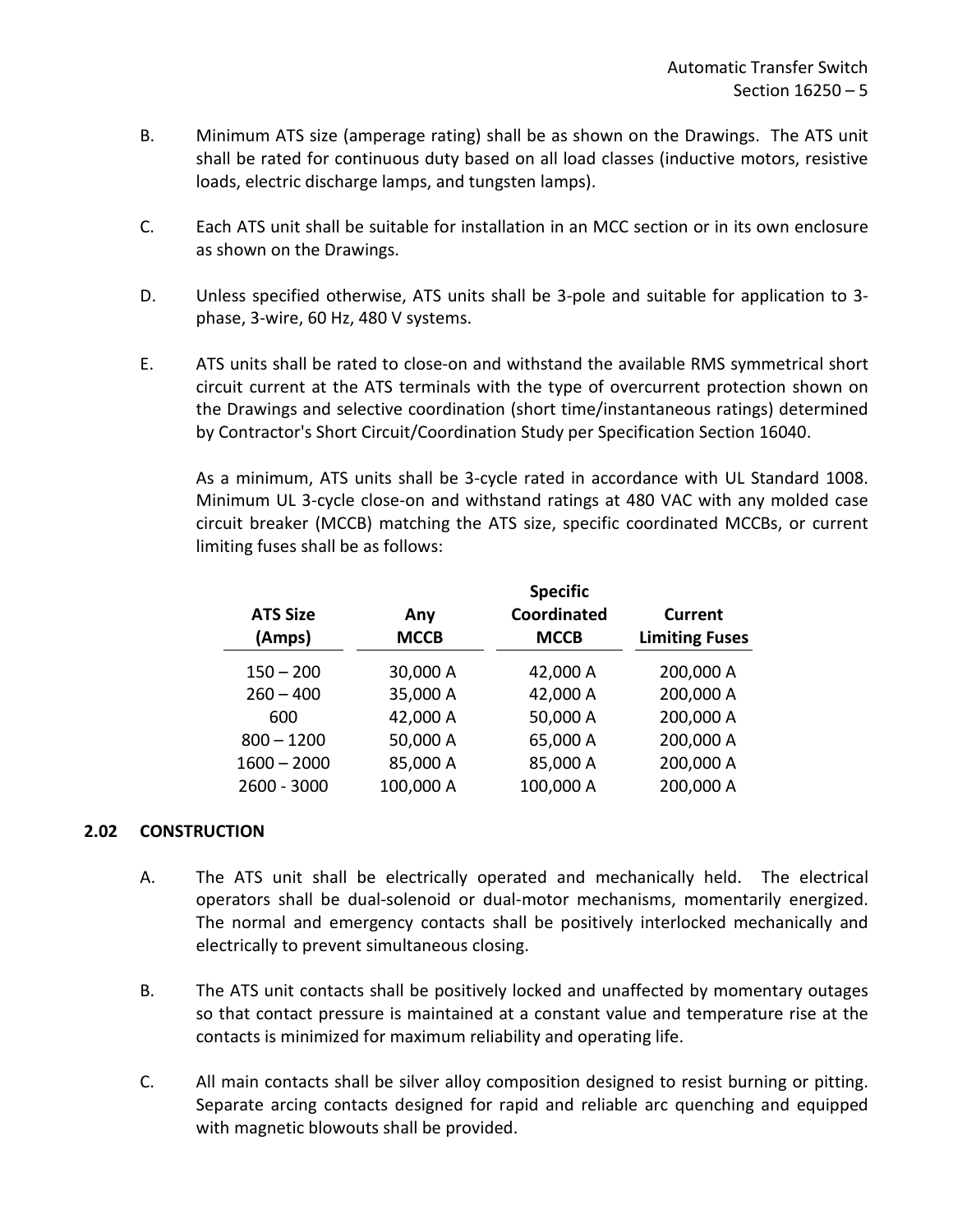# Automatic Transfer Switch Section 16250 – 6

- D. Inspection of all contacts shall be possible from the front of the ATS without disassembly of operating linkages and without disconnection of power conductors. A manual operating handle shall be provided for maintenance purposes. The handle shall permit the operator to manually stop the contacts at any point throughout their entire travel to inspect and service the contacts when required.
- E. Designs utilizing components which are not intended for continuous duty, repetitive switching or transfer between two active power sources are not acceptable. Insulated case and molded-case circuit breaker type switches are not acceptable.
- F. Where specified for use on 3-phase, 4-wire systems, utilizing ground fault protection, a true 4-pole switch shall be provided with all 4-poles mounted on a common shaft. The continuous current rating and the closing and withstand rating of the fourth pole shall be identical to the rating of the main poles.
- G. Power connection lugs shall be screw type or compression type, suitable for 75ºC (minimum) rated copper conductors. Where neutral conductors are to be solidly connected, a fully-rated neutral terminal plate or bar with AL-CU neutral lugs shall be provided.
- H. Control components and wiring shall be front accessible without disassembly of operating linkages and with disconnection of power conductors. All control wiring shall be identified with tubular sleeve-type markers.
- I. Each ATS unit shall be mounted and wired at the factory, including mounting and wiring of all door-mounted accessories.

# <span id="page-7-0"></span>**2.03 CONTROLLER**

- A. The controller shall be connected to the transfer switch by an interconnecting wiring harness. The harness shall include a keyed disconnect plug to enable the controller to be disconnected from the transfer switch for routine maintenance. Controller components and wiring shall be front accessible.
- B. The controller shall direct the operation of the transfer switch. The controller's sensing and logic shall be controlled by a built-in microprocessor for maximum reliability and minimum maintenance.
- C. A graphical LCD or VGA display and keypad shall be an integral part of the controller for viewing all available data and setting desired operational parameters. Operational parameters shall also be available for viewing and limited control through a front accessible communications port. All instructions and controller settings shall be easily accessible, readable and accomplished without the use of codes, calculations, or instruction manuals.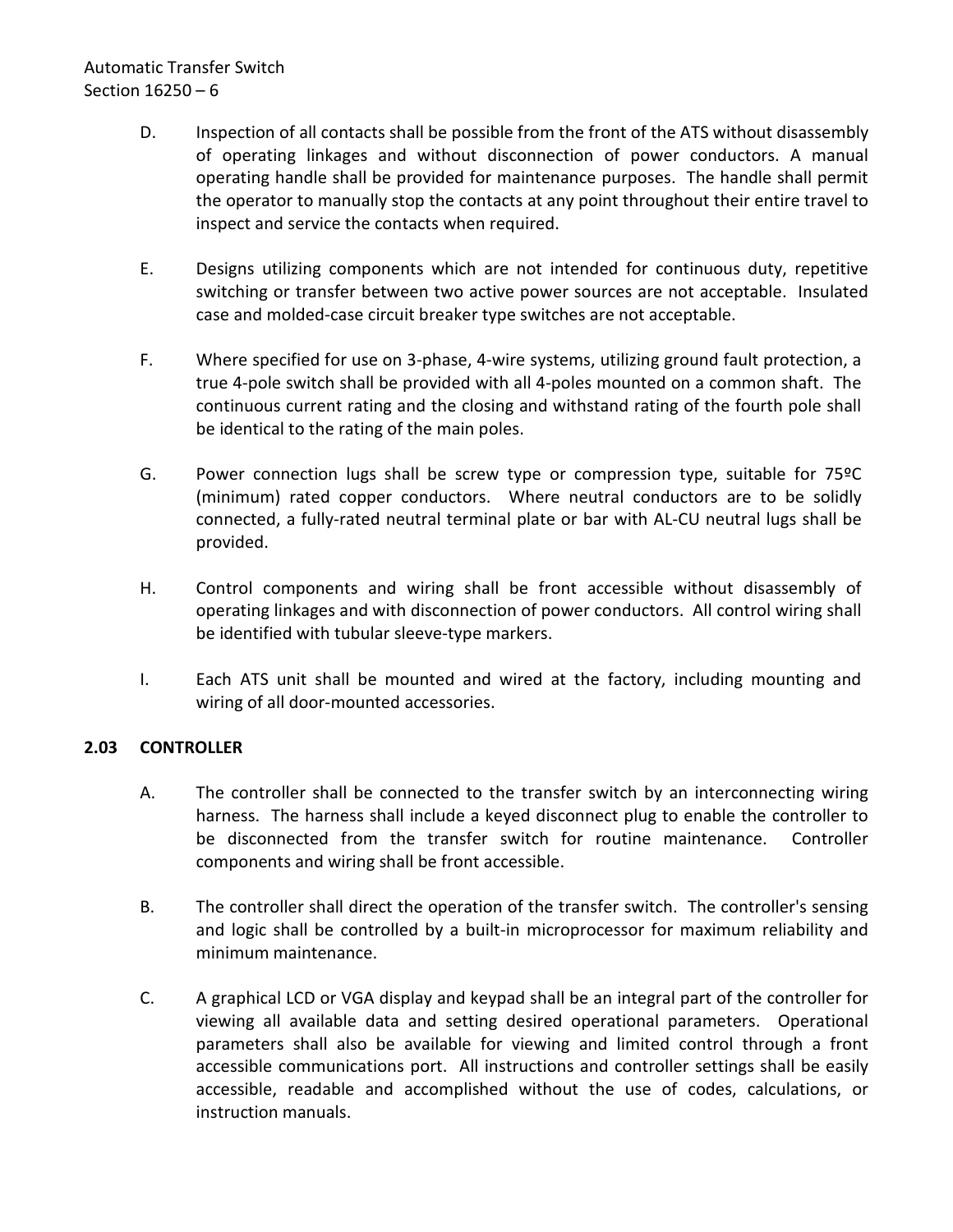- D. Voltage sensing shall be true RMS type and shall be accurate to  $\pm 1\%$  of nominal voltage. Frequency sensing shall be accurate to ±0.1Hz. Time delay settings shall be accurate to ±0.5% of the full scale value of the time delay.
- E. As a minimum, the ATS unit including controller shall be capable of operating over a temperature range of 0 to 40ºC.
- F. The controller shall be enclosed with a protective cover and be mounted separate from the transfer switch unit for safety and ease of maintenance. Sensing and control logic shall be provided on printed circuit boards.
- G. Non-automatic (manual) operation of the ATS unit shall be selectable via the controller keypad, without requiring the use of an external manual operator or opening of the enclosure door.
- H. The controller shall meet or exceed the requirements for Electromagnetic Compatibility (EMC) as follows:
	- 1. IEC 60947-6-1 Multiple Function Equipment Transfer Switching Equipment, 61000-4 Testing and Measurement Techniques – Overview
		- a. IEC 61000-4-2: Electrostatic Discharge Immunity Test (Level 4)
		- b. IEC 61000-4-3: Radiated RF, Electromagnetic Field Immunity Test
		- c. IEC 61000-4-4: Electrical Fast Transient/Burst Immunity Test
		- d. IEC 61000-4-5: Surge Immunity Test
		- e. IEC 61000-4-6: Conducted RF Immunity Test
	- 2. EN55022 (CISPR11): Conducted and Radiated Emissions, Class B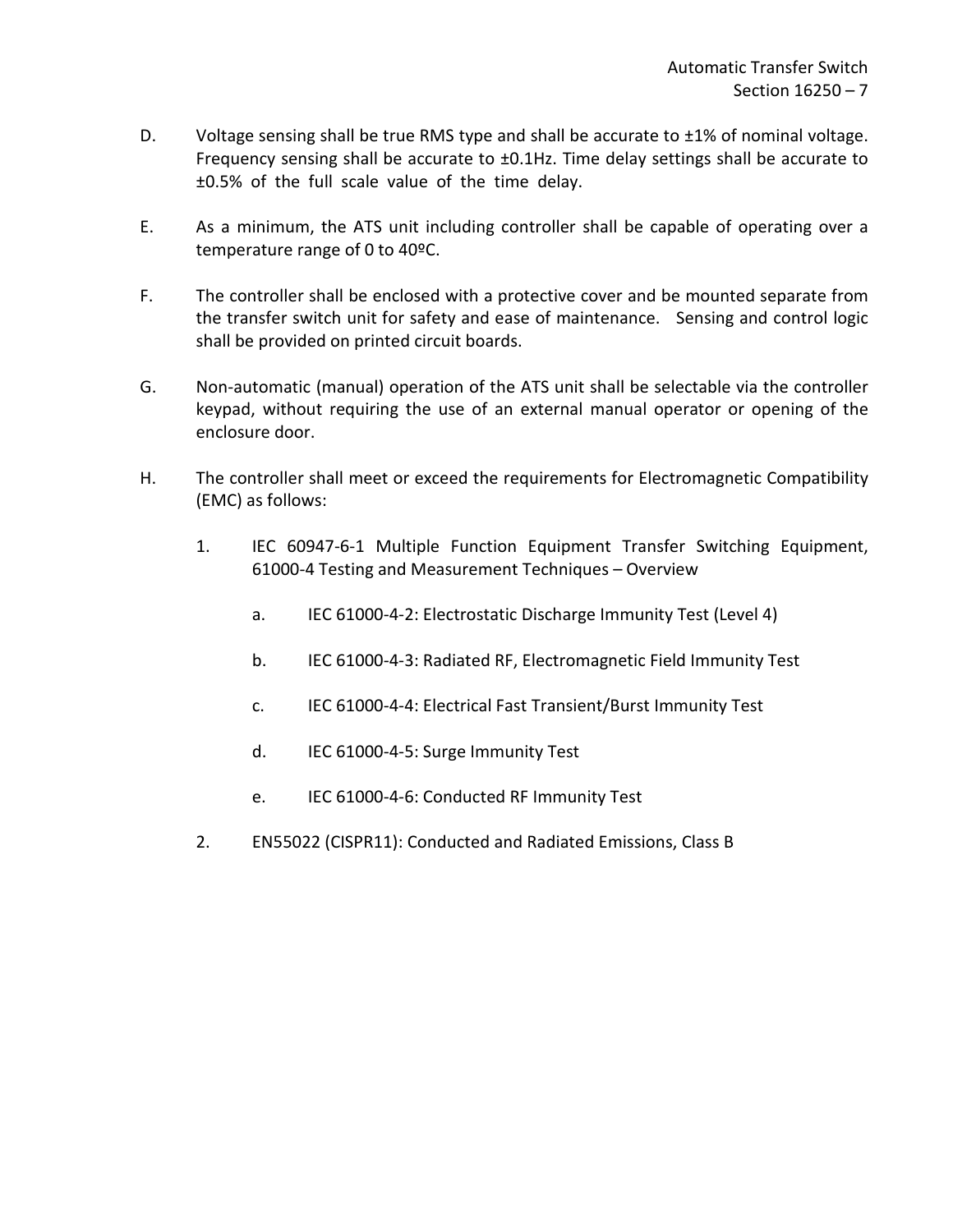## <span id="page-9-0"></span>**2.04 OPERATION**

- A. Voltage and Frequency Sensing
	- 1. Voltage and frequency on both the normal and emergency sources (as noted below) shall be continuously monitored, with the following pickup, dropout, and trip settings capabilities (values shown as % of nominal unless otherwise specified).

| Parameter      | <b>Source</b>    | Dropout/Trip | Pickup/Reset  |
|----------------|------------------|--------------|---------------|
| Undervoltage   | <b>N &amp; E</b> | 70 to 98%    | 85 to 100%    |
| Overvoltage    | <b>N &amp; E</b> | 102 to 115%  | 2% below trip |
| Underfrequency | <b>N &amp; E</b> | 85 to 98%    | 90 to 100%    |
| Overfrequency  | <b>N &amp; E</b> | 102 to 110%  | 2% below trip |

- 2. Repetitive accuracy of all settings shall be within 1% at +25ºC.
- 3. Voltage and frequency settings shall be field adjustable in 1% increments either locally with the display and keypad or remotely via serial communications port access.
- 4. Source status screens shall be provided for both normal and emergency to provide digital readout of voltage and frequency.

### B. Time Delays

- 1. A time delay shall be provided to override momentary normal source outages and delay all transfer and engine starting signals, adjustable 0 to 6 seconds (minimum). It shall be possible to bypass the time delay from the controller user interface.
- 2. A time delay shall be provided on transfer to emergency, adjustable from 0 to 60 minutes (minimum) for controlled timing of transfer of loads to emergency. It shall be possible to bypass the time delay from the controller user interface.
- 3. A time delay shall be provided on retransfer to normal, adjustable 0 to 240 minutes (minimum). Time delay shall be automatically bypassed if emergency source fails and normal source is acceptable.
- 4. The controller shall include a timer for the delayed transition transfer operation to control the transition time from neutral to the emergency source, adjustable 0 to 6 minutes (minimum).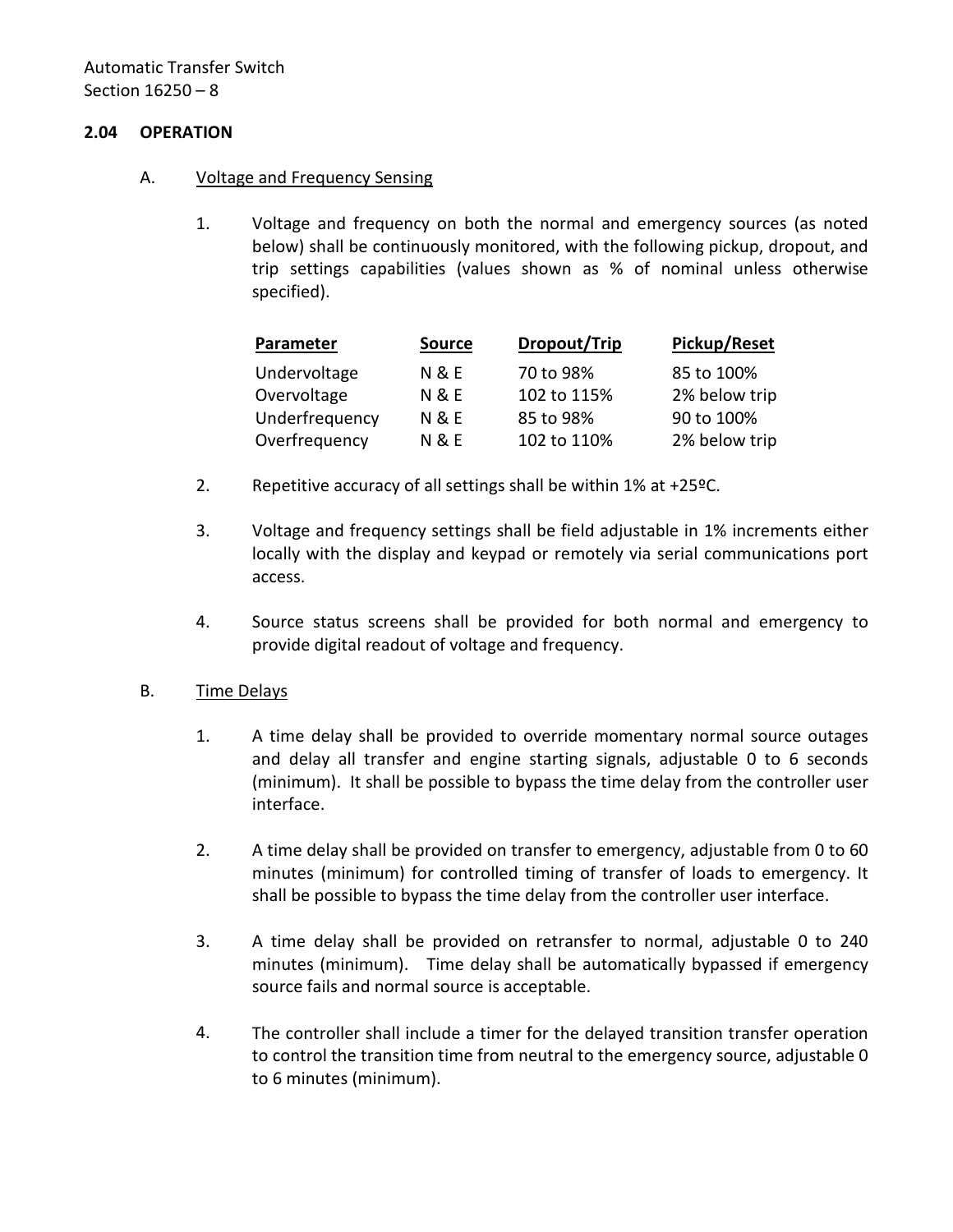- 5. The controller shall include a timer for the delayed transition transfer operation to control the transition time from neutral to the normal source, adjustable 0 to 6 minutes (minimum).
- 6. A cool down time delay shall be provided on shutdown of engine generator, adjustable 0 to 60 minutes (minimum).
- 7. A time delay activated output signal shall also be provided to drive an external relay(s) for selective load disconnect control. The controller shall have the ability to activate an adjustable 0 to 6 minutes (minimum) time delay in any of the following modes:
	- a. Prior to transfer only.
	- b. Prior to and after transfer.
	- c. Normal to emergency only.
	- d. Emergency to normal only.
	- e. Normal to emergency and emergency to normal.
	- f. All transfer conditions or only when both sources are available.
- 8. All adjustable time delays shall be field adjustable without the use of special tools.

# <span id="page-10-0"></span>**2.05 ADDITIONAL FEATURES**

- A. The user interface shall be provided with keys for the test/reset modes. The test mode shall simulate a normal source failure. The reset mode shall bypass the time delays on either transfer to emergency or retransfer to normal.
- B. A set of contacts rated 5 A, 30 VDC shall be provided for a low-voltage engine start signal. The start signal shall prevent dry cranking of the engine by requiring the generator set to reach proper output, and run for the duration of the cool down setting, regardless of whether the normal source restores before the load is transferred.
- C. Auxiliary contacts, rated 10 A, 250 VAC, shall be provided consisting of:
	- 1. One (1) normally closed dry contact, which shall open when the normal power source fails for "power failure" signal to RTU or controls as shown on the Drawings.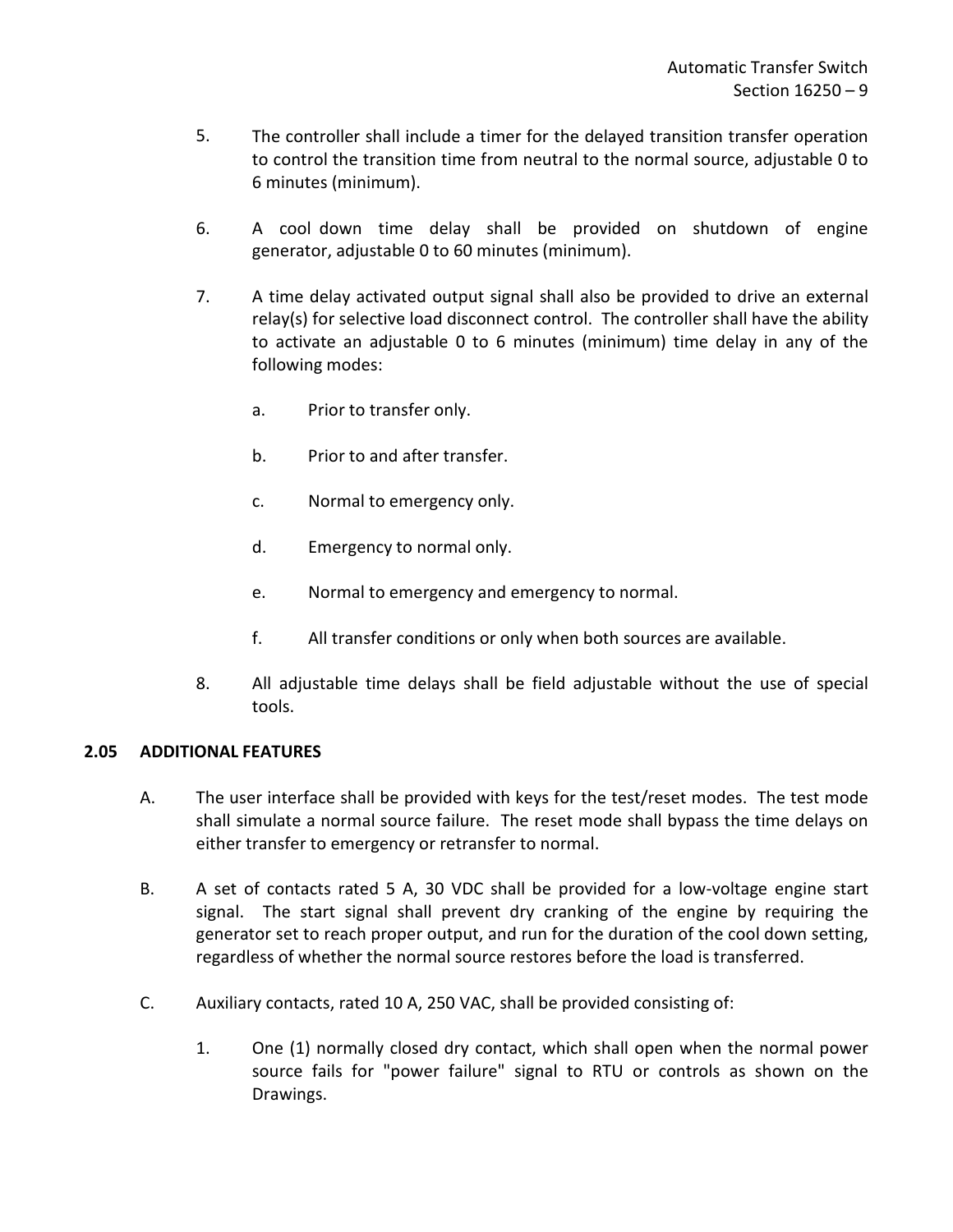- 2. One (1) normally open dry contact, which shall close when the ATS is connected to the emergency source for "emergency power" signal to RTU or controls as shown on the Drawings.
- D. LED indicating lights shall be provided; one to indicate when the ATS is connected to the normal source (green) and one to indicate when the ATS is connected to the emergency source (red).
- E. LED indicating lights shall be provided and energized by controller outputs. The lights shall provide true source availability of the normal (green) and emergency (red) source, as determined by the voltage sensing trip and reset settings for each source.
- F. LED indicating light shall be provided to indicate switch not in automatic mode (manual); and blinking (amber) to indicate transfer inhibit.
- G. LED indicating light shall be provided to indicate any alarm condition or active time delay (red).
- H. An engine generator exercising timer shall be provided to configure weekly and biweekly automatic testing of an engine generator set with or without load. It shall be capable of being configured to indicate a day of the week, and time weekly testing should occur.
- I. The controller shall contain a diagnostic screen for the purpose of detecting system errors. This screen shall provide information on the status input signals to the controller which may be preventing load transfer commands from being completed.
- J. Unless specified otherwise, ATS units installed outdoors shall be provided with strip heaters to prevent condensation and freezing of condensation. Unless indicated otherwise on the Drawings, strip heaters shall be provided with thermostats and shall be connected to the load terminals of the ATS for power.

# <span id="page-11-0"></span>**PART 3 - EXECUTION**

# <span id="page-11-1"></span>**3.01 FACTORY TESTING**

- A. The complete ATS unit shall be factory tested to ensure proper operation of the individual components and correct overall sequence of operation and to ensure that the operating transfer time, voltage, frequency, and time delay settings are in compliance with the specification requirements and the manufacturer's recommendations.
- B. The manufacturer shall provide certified copies of factory test reports to District for approval prior to shipment.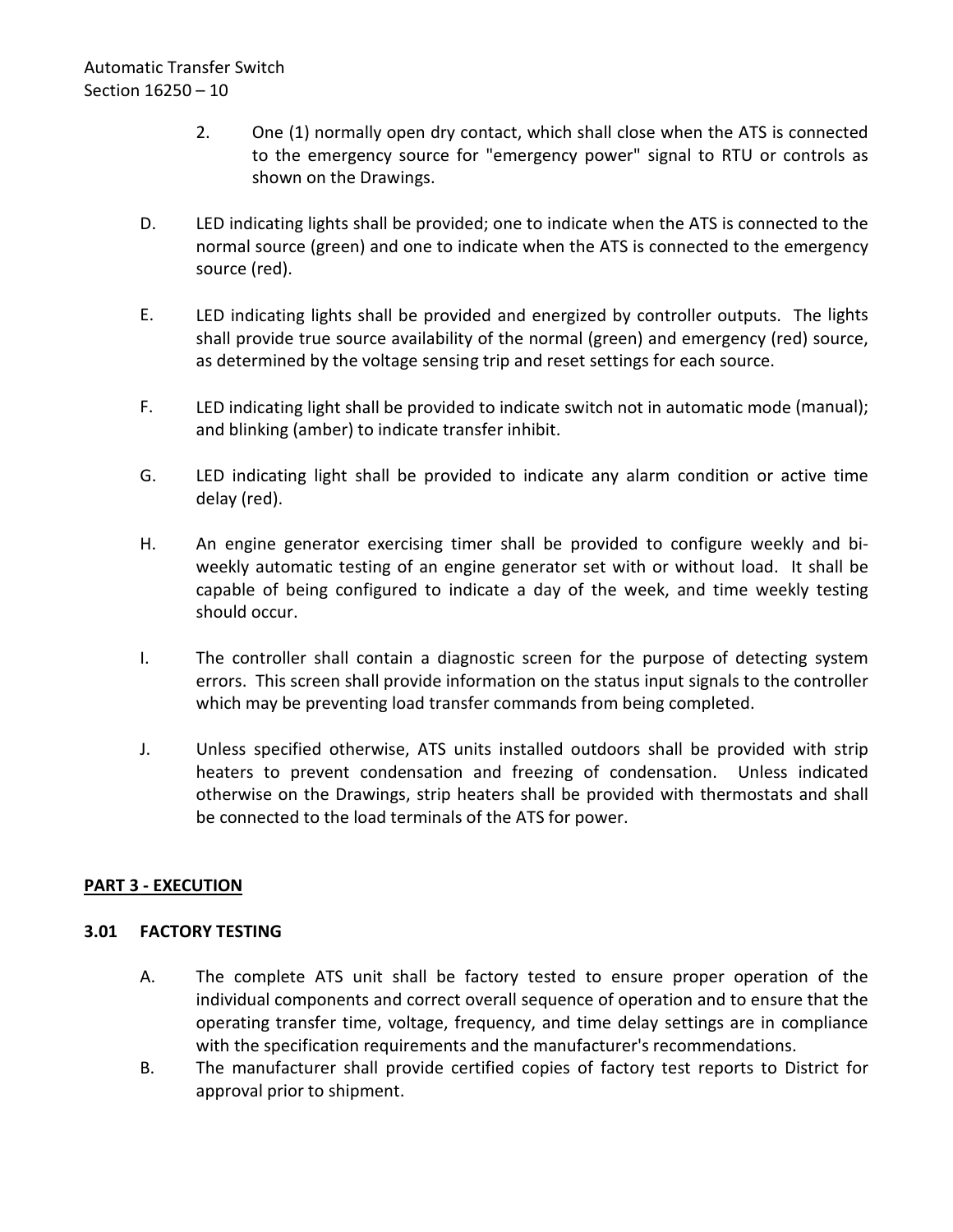## <span id="page-12-0"></span>**3.02 INSTALLATION**

- A. Contractor shall install all equipment in accordance with the manufacturer's written instructions, NEC standards, requirements and standards specified herein, and as shown on the Drawings.
- B. Where an ATS unit is provided in an MCC or switchboard, Contractor shall anchor MCCs and switchboards in accordance with specified requirements for same. Where an ATS unit is provided in a separate free standing enclosure, Contractor shall anchor the enclosure to a reinforced concrete pad and floor slab in accordance with the calculations and details prepared by the manufacturer's engineer. Anchor bolt embedment depth shall be based on the thickness of the structure slab only, and shall not include any portion of the raised concrete housekeeping pad beneath the equipment. Where an ATS unit is provided in a separate wall mounted enclosure, Contractor shall anchor the enclosure to a concrete or masonry wall in accordance with the calculations and details prepared by the manufacturer's engineer.
- C. Verify the compatibility of conductor size, type, and stranding versus the power lugs furnished. Utilize correct lugs in all applications. Crimp compression lugs with manufacturer recommended tools.
- D. Tighten all lugs, connectors, terminals, etc. in accordance with the equipment manufacturer's published torque tightening values for same.
- E. Install arc flash hazard labels in accordance with the requirements of Specification Section 16040.
- F. Perform all pre-energizing checks as recommended by the manufacturer.

### <span id="page-12-1"></span>**3.03 FIELD QUALITY CONTROL**

- A. Contractor shall provide the services of a qualified factory-trained manufacturer's representative to assist the Contractor in installation and start-up of the equipment specified under this Section. The manufacturer's representative shall provide technical direction and assistance to the Contractor in equipment connections and adjustments, and testing of the assembly and components contained therein.
- B. The following minimum work shall be performed by the Contractor under the technical direction of the manufacturer's service representative.
	- 1. Perform insulation tests on each power phase (and neutral where provided) and verify low resistance ground connection on ground bus.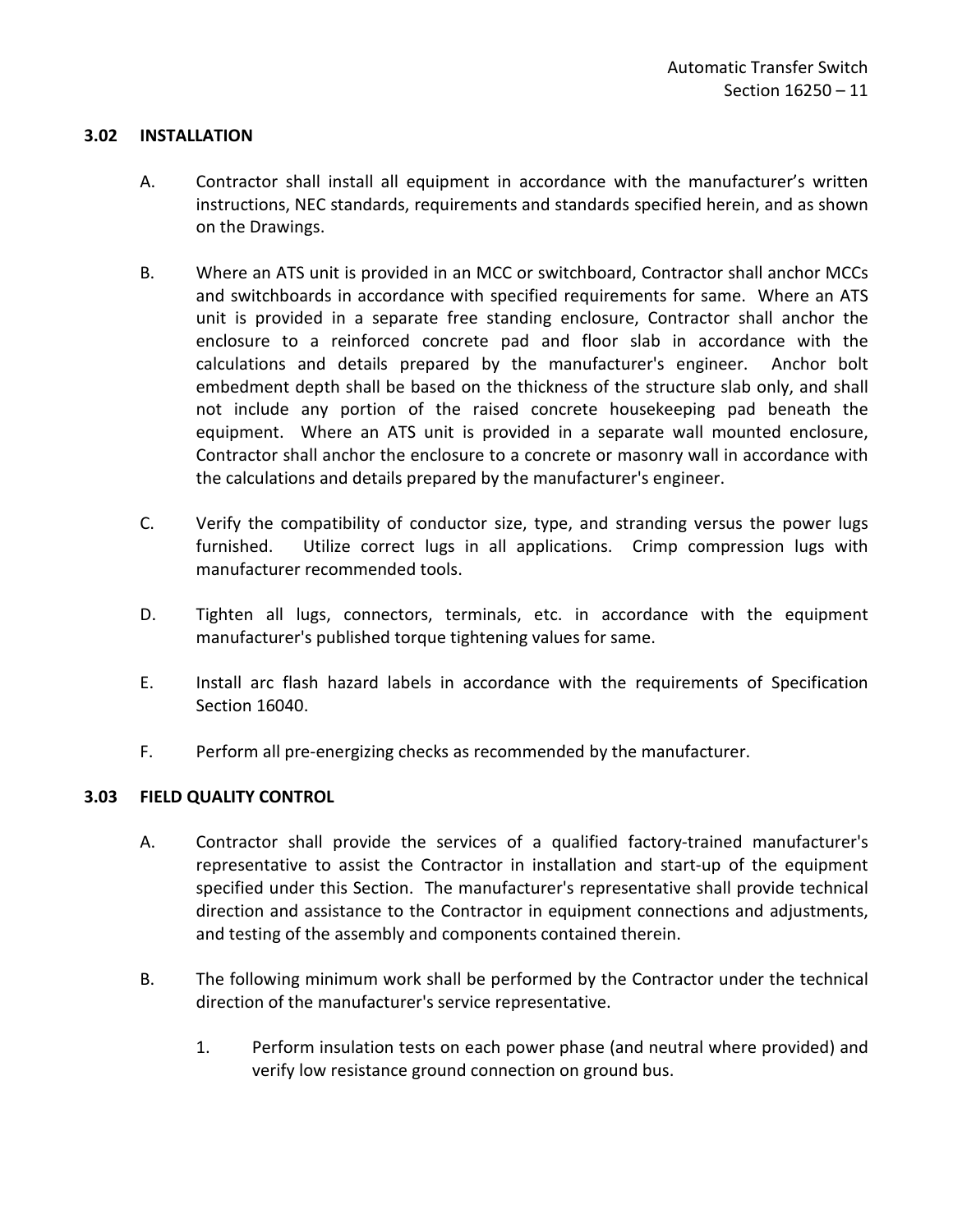- 2. Connect all power wiring and control wiring and verify basic operation of external control and status signals.
- 3. Torque all bolted connections made in the field and verify all factory bolted connections.
- 4. Perform pre-startup of the ATS controller. Calibrate any solid-state metering or control relays for their intended purpose and make written notations of adjustments on record drawings.

## <span id="page-13-0"></span>**3.04 FIELD ADJUSTMENTS AND TESTING**

- A. Follow the manufacturer's instructions and the Contract Documents concerning operating transfer times, voltage and frequency settings, time delay settings, and startup of components.
- B. Follow the minimum requirements as stipulated in the NETA testing procedure for ATS assemblies.
- C. Prepare a field report on tests performed, test values recorded, adjustments, etc., and provide same to District for review and approval.

## <span id="page-13-1"></span>**3.05 MANUFACTURER'S CERTIFICATION**

- A. A qualified factory-trained manufacturer's representative shall certify in writing that the equipment has been installed, adjusted, and tested in accordance with the manufacturer's recommendations. Equipment shall be inspected prior to the generation of any reports.
- B. Manufacturer's written certification shall be provided in accordance with Detailed Provision Section 16010.

## <span id="page-13-2"></span>**3.06 CLEANUP**

- A. All parts of the electrical equipment and materials shall be left in a clean condition. Exposed parts shall be clean of dust, dirt, cement, plaster and other materials, and all oil and grease spots shall be removed with a non-flammable cleaning solvent. Such surfaces shall be carefully wiped and cleaned. Paint touch-up shall be applied to all scratches on panels and cabinets. Electrical cabinets or enclosures shall be free of spider webs.
- B. Paint touch-up matching factory color and finish shall be applied to all scratches on panels and cabinets.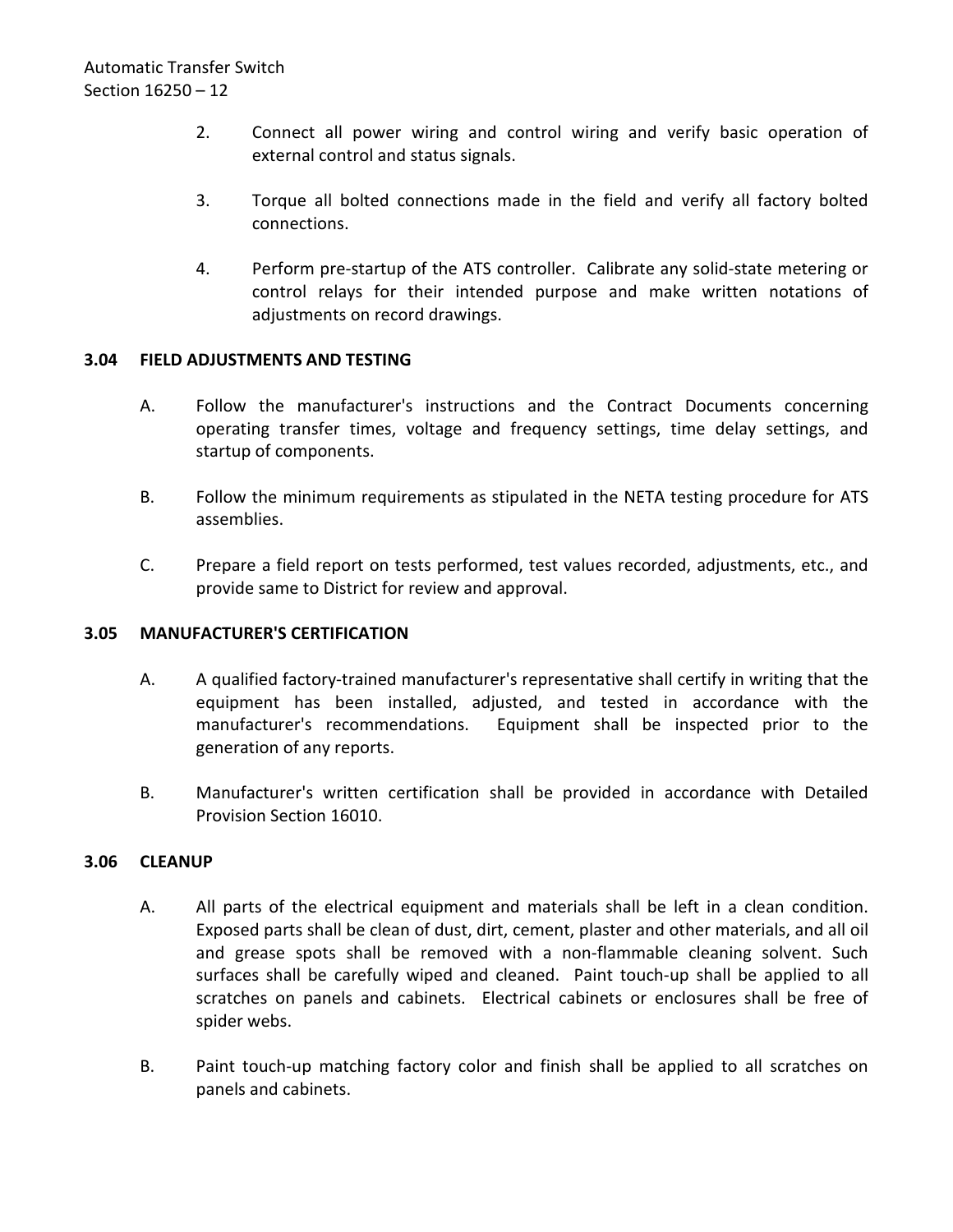### <span id="page-14-0"></span>**3.07 INSTRUCTION**

After the equipment has been installed, tested, and adjusted, and placed in satisfactory operating condition, the equipment manufacturer shall provide classroom instruction to District's personnel in the use and maintenance of the equipment. Two (2) hours of instruction shall be provided, unless otherwise specified. Contractor shall give the District formal written notice of the proposed instruction period at least two weeks prior to commencement of the instruction period. Scheduled training shall be at a time acceptable to the District and the manufacturer. During this instruction period, the manufacturer shall answer any questions from District personnel. The manufacturer's obligation shall be considered ended when he and the District agree that no further instruction is needed.

### **END OF SECTION 16250**